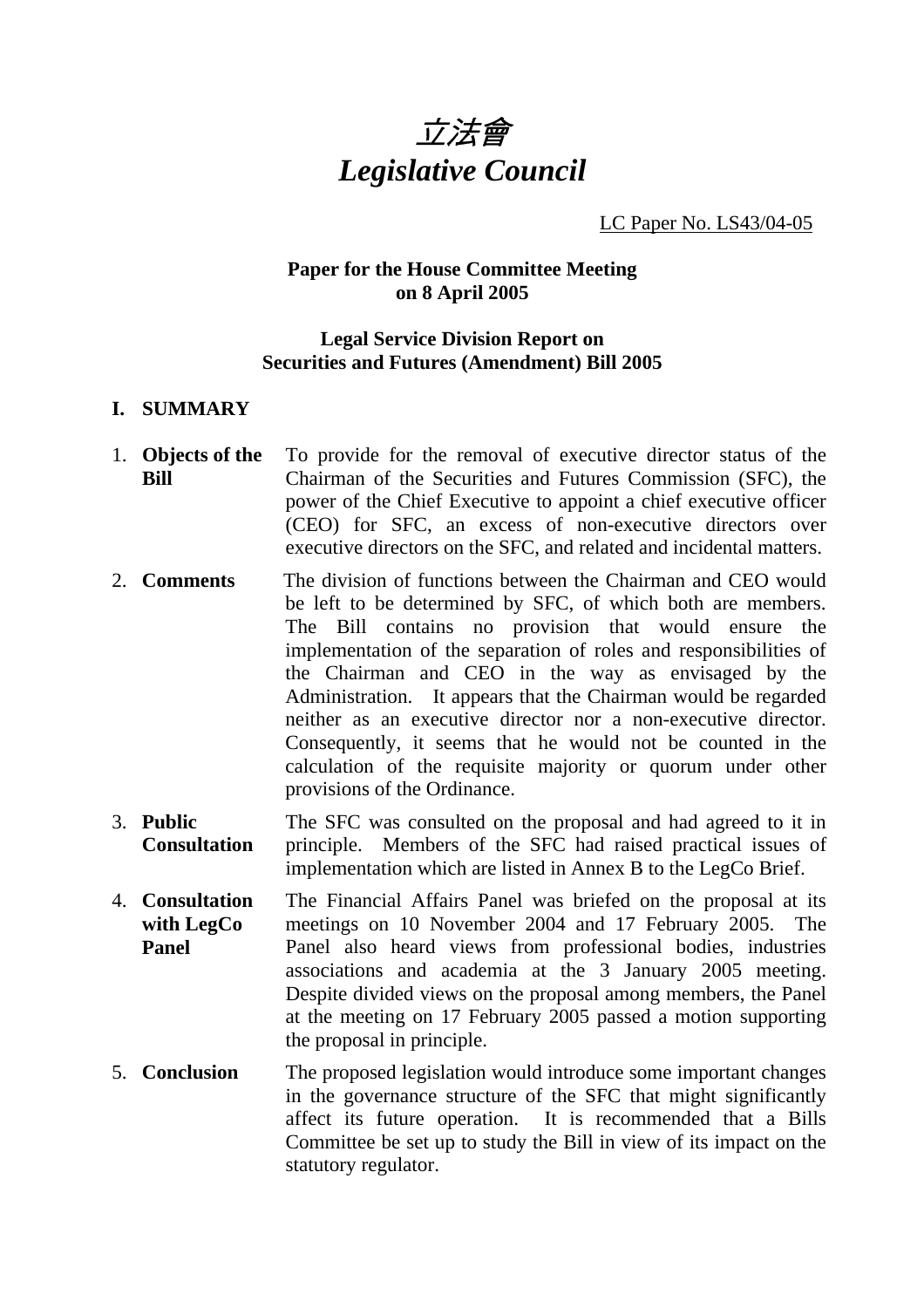## **II. REPORT**

#### **Objects of the Bill**

 To amend the Securities and Futures Ordinance (Cap. 571) (the Ordinance) to provide for the removal of the executive director status of the Chairman of the Securities and Futures Commission (SFC), the power of the Chief Executive to appoint a chief executive officer (CEO) for The SFC, an excess of non-executive directors over executive directors on SFC, and related and incidental matters.

#### **LegCo Brief Reference**

2. SUB12/2/1(2005)Pt.5 issued by the Financial Services Branch of the Financial Services and the Treasury Bureau on 9 March 2005.

#### **Date of First Reading**

3. 6 April 2005.

#### **Background**

4. Since both the international and the local best governance practices require the roles and responsibilities of Chairman and chief executive of a public body to be separated, the Administration considers that SFC as the market regulator should implement such practice and set exemplary standard for others to follow. That would also be in line with the corporate governance practice of other public corporations in Hong Kong, e.g. the Hong Kong Exchange and Clearing Limited, the Airport Authority, the Canton Kowloon Railway Corporation and the Mandatory Provident Fund Schemes Authority.

5. The Administration has proposed that the role of the Chairman of SFC should be separated from that of the CEO. The Chairman should focus on the establishment and development of an effective governing body; setting agenda and priorities; facilitating effective contribution of non-executive directors; representing SFC publicly and liaising with local and international financial institutions and organizations as well as other stakeholders. The CEO should have the executive responsibility on the day-to-day running of SFC. His key responsibilities include reporting to the governing body of SFC regularly with appropriate, timely and quality information; informing and consulting the Chairman on all matters of significance to SFC; developing and delivering the strategic objectives agreed with the governing body; overseeing the day-to-day operation and regulatory work of SFC and ensuring that SFC is equipped with the necessary staffing, financial and risk management systems for its mission.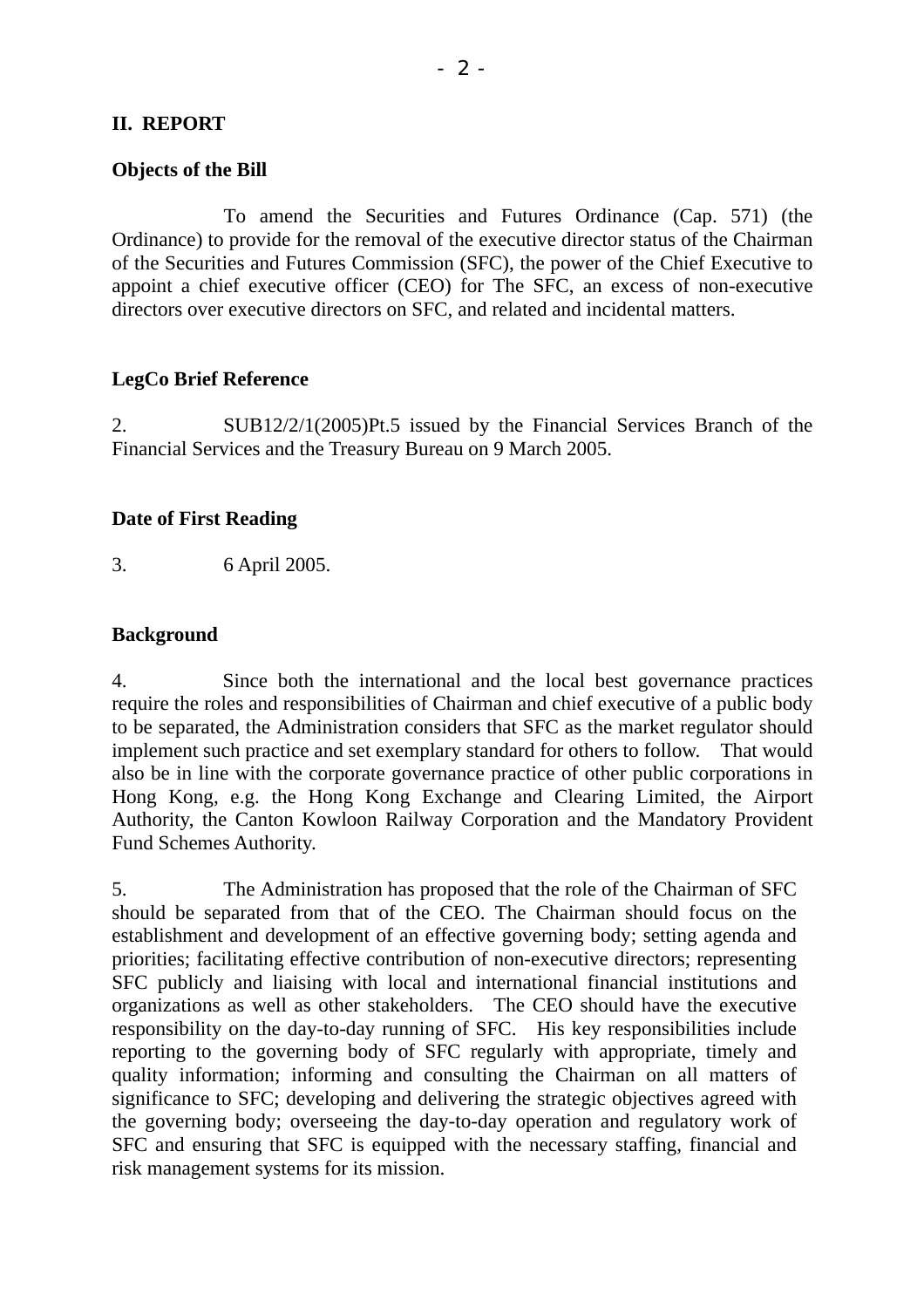### **Comments**

6. The Administration has decided that the assignment of the functions of the Chairman and CEO is to be determined by SFC (Clause  $2(k)$ ). The Bill therefore does not contain any provisions specifying the roles or responsibilities of the Chairman or CEO, nor the respective scope of such roles and responsibilities. It remains to be seen how, in the absence of any express provision in the Bill, the effective implementation of the separation of the roles and responsibilities of the Chairman and CEO as envisaged by the Administration could be ensured.

7. Since the Chairman would be regarded neither as a non-executive director nor as an executive director, it seems that he is not to be counted when the requisite majority or quorum is to be calculated for the purposes of other provisions of the Ordinance (e.g. sections 1(b), 16 and 21(b)(ii) of Schedule 2).

## **Public Consultation**

8. SFC has been consulted on the proposal and has agreed to it in principle. Members of SFC have raised practical issues of implementation which are listed in Annex B to the LegCo Brief.

## **Consultation with LegCo Panel**

9. The Financial Affairs Panel (the Panel) has been briefed on the proposal at its meetings on 10 November 2004 and 17 February 2005. To facilitate Members' consideration of the Administration's proposal, the Panel invited SFC, other interested organizations, and academics to give views on the proposal and attend its meeting on 3 January 2005. Apart from SFC, of the 17 other organizations and academics who submitted views to the Panel, 11 expressly stated that they supported the splitting proposal and two indicated that they were against the proposal while the remaining four expressed some views and concerns.

10. Members of the Panel had divided views on the splitting proposal. While some members supported the proposal in principle for enhancing the governance structure of SFC, some members either did not support or expressed reservations on the proposal. At its meeting on 17 February 2005, the Panel passed by a majority vote (nine to six) a motion supporting the proposal in principle. Members may refer to the minutes of the 17 February 2005 meeting of the Panel (Ref: LC Paper No. CB(1)1159/04-05) for details of Members' views and the actual wording of the motion passed.